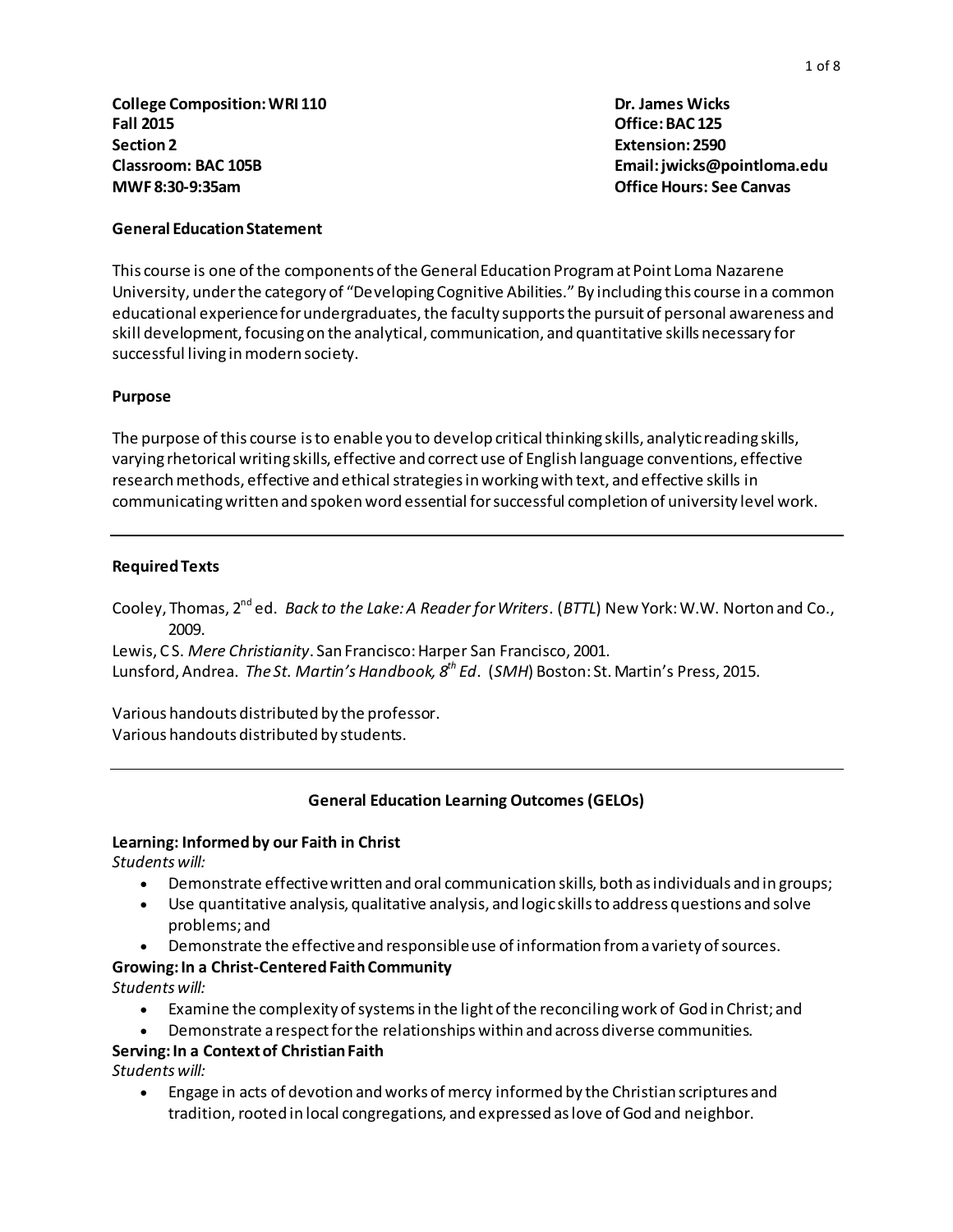### **Course Learning Outcomes**

*Students who complete a College Composition course will be able to:*

- 1. Apply (application) English language conventions in various genres of academic writing.
- 2. Demonstrate (application) knowledge of the stages of the writing process in academic writing: planning, drafting, organizing, composing, revising, and editing.
- 3. Evaluate (analysis) and utilize rhetorical modes of organization to create written compositions.
- 4. Evaluate (analysis) online sources of information for valid authority and expertise.
- 5. Apply (application) documentation formats to cite research in written compositions.

6. Analyze (analysis) texts to determine point-of-view, differing perspectives, tone, purpose, audience, and theme.

## **PLNU Mission: To Teach ~ To Shape ~ To Send**

Point Loma Nazarene University exists to provide higher education in a vital Christian community where minds are engaged and challenged, character is modeled and formed, and service becomes an expression of faith. Being of Wesleyan heritage, we aspire to be a learning community where grace is foundational, truth is pursued, and holiness is a way of life.

### **Course Policies and Requirements**

**Attendance:** *Attendance is required. Missing class for other than medical emergencies or excused absences will affect your grade, as per the University Catalog.* Regular and punctual attendance at all classes is considered essential to optimum academic achievement. If the student is absent from more than 10 percent of class meetings, the faculty member has the option of filing a written report which may result in de-enrollment. If the absences exceed 20 percent, the student may be de-enrolled without notice. If the date of de-enrollment is past the last date to withdraw from a class, the student will be assigned a grade of W or WF consistent with university policy in the grading section of the catalog. See [Academic Policies](http://catalog.pointloma.edu/index.php) in the (undergrad/graduate as appropriate) academic catalog.

**Class Preparation:** All assignments must be completed prior to the assigned due date and time. Some assignments will be discussed in class while others will be completed individually but not discussed.

**Class Participation:** *Regular* contributions to class discussion are expected, including but not restricted to discussions of weekly readings, related experiential exercises, and open dialogue. Despite the size of the class, I want everyone to feel compelled to share their thoughts on assigned readings. Enthusiastic and responsible participation in assigned group projects (in-class and outside of class) is expected of all. Learning occurs in an environment of active participation; therefore, Writing 110 does not work well as a straight lecture course. The course is enriched when students share their thoughts on assigned readings.

**Late Paper Policy:** Hand in your assignment in on time. Otherwise, a late submission will be penalized: 1st) by a 1/3 drop of a letter grade on the due date if submitted after the class has started, 2nd) by a letter grade if submitted after class on the due date or delivered outside of class on the due date, and 3rd) by an additional letter grade for each day late following the assignment due date. Unless prearranged, assignments more than a week late will not be graded.

**E-Mail:**Please use e-mail for simple, logistical questions or clarifications. Write: "WRI110" in the subject line. Allow 24 hours/ 1 business day for a reply.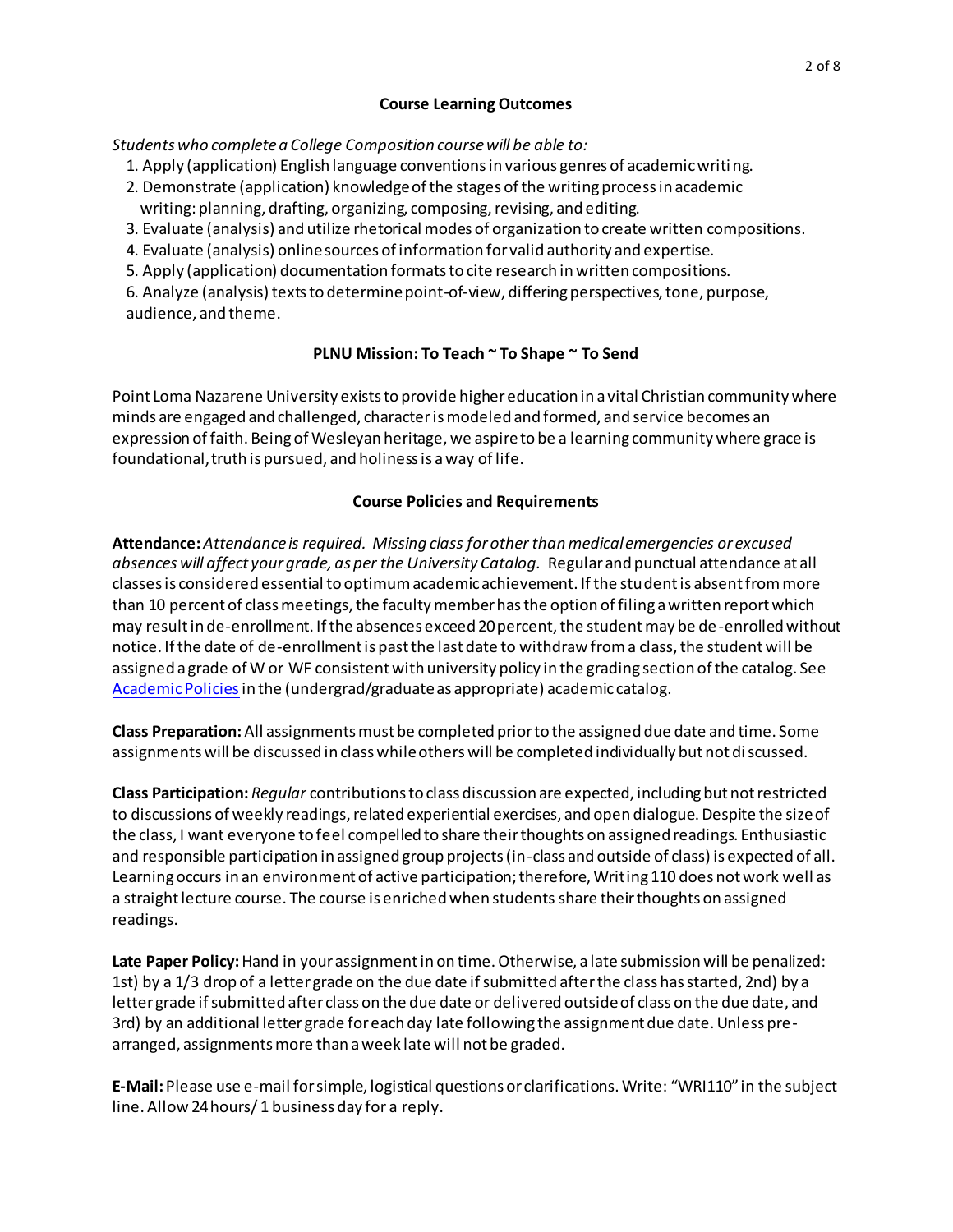**Cell phones and computers:** may be used for classroom related activities only.

**Public Discourse:** Much of the work we will do in this class is cooperative, by nature of the class discussions and general feedback given to written work and/projects; thus you should think of all your writing and speaking for and in class as public, not private, discourse. By continuing in this class, you acknowledge that your work will be viewed by others in the class.

**Inclusive Language:** Because the Literature, Journalism, and Modern Language department recognizes the power of language, all public language used in this course, including written and spoken discourse, will be inclusive. This standard is outlined by all major academic style guides, including MLA, APA, and Chicago, and is the norm in university-level work. These academic style guides provide background information and good examples of how to maintain non-sexist language use in your writing.

Information from the MLA Handbook: "Because good scholarship requires objectivity, careful writers of research papers avoid language that implies unsubstantiated or irrelevant generalizations about such personal qualities as age, economic class, ethnicity, sexual orientation, political or religious beliefs, race, or sex" (MLA Handbook, Sections 1.10 and 1.11, on pp. 60-63 in the  $6<sup>th</sup>$  ed.).

**Academic Honesty/ Policy on Plagiarism**: Students should demonstrate academic honesty by doing original work and by giving appropriate credit to the ideas of others. As explained in the university catalog, academic dishonesty is the act of presenting information, ideas, and/or concepts as one's own when in reality they are the results of another person's creativity and effort. Violations of university academic honesty include cheating, plagiarism, falsification, aiding the academic dishonesty of others, or malicious misuse of university resources. A faculty member who believes a situation involving academic dishonesty has been detected may assign a failing grade for a) that particular assignment or examination, and/or b) the course following the procedure in the university catalog. Students may appeal also using the procedure in the university catalog. Se[e Academic Policies](http://catalog.pointloma.edu/index.php) for further information.

**Academic Accommodations:** While all students are expected to meet the minimum academic standards for completion of this course as established by the instructor, students with disabilities may request academic accommodations. At Point Loma Nazarene University, students must request that academic accommodations by filing documentation with th[e Disability Resource Center](http://www.pointloma.edu/experience/offices/administrative-offices/academic-advising-office/disability-resource-center) (DRC), located in the Bond Academic Center. Once the student files documentation, the Disability Resource Center will contact the student's instructors and provide written recommendations for reasonable and appropriate accommodations to meet the individual needs of the student. Se[e Academic Policies](http://catalog.pointloma.edu/index.php)in the (undergrad/graduate as appropriate) academic catalog.

**FERPA Policy:** In compliance with federal law, neither PLNU student ID nor social security number should be used in publicly posted grades or returned sets of assignments without student written permission. Also in compliance with FERPA, you will be the only person given information about your progress in this class unless you have designated others to receive it in the "Information Release" section of the student portal. Se[e Academic Policies](http://catalog.pointloma.edu/index.php)in the (undergrad/ graduate as appropriate) academic catalog.

**LJML Department Policies:** [http://www.pointloma.edu/experience/academics/schools](http://www.pointloma.edu/experience/academics/schools-departments/department-literature-journalism-modern-languages/programs)[departments/department-literature-journalism-modern-languages/programs](http://www.pointloma.edu/experience/academics/schools-departments/department-literature-journalism-modern-languages/programs)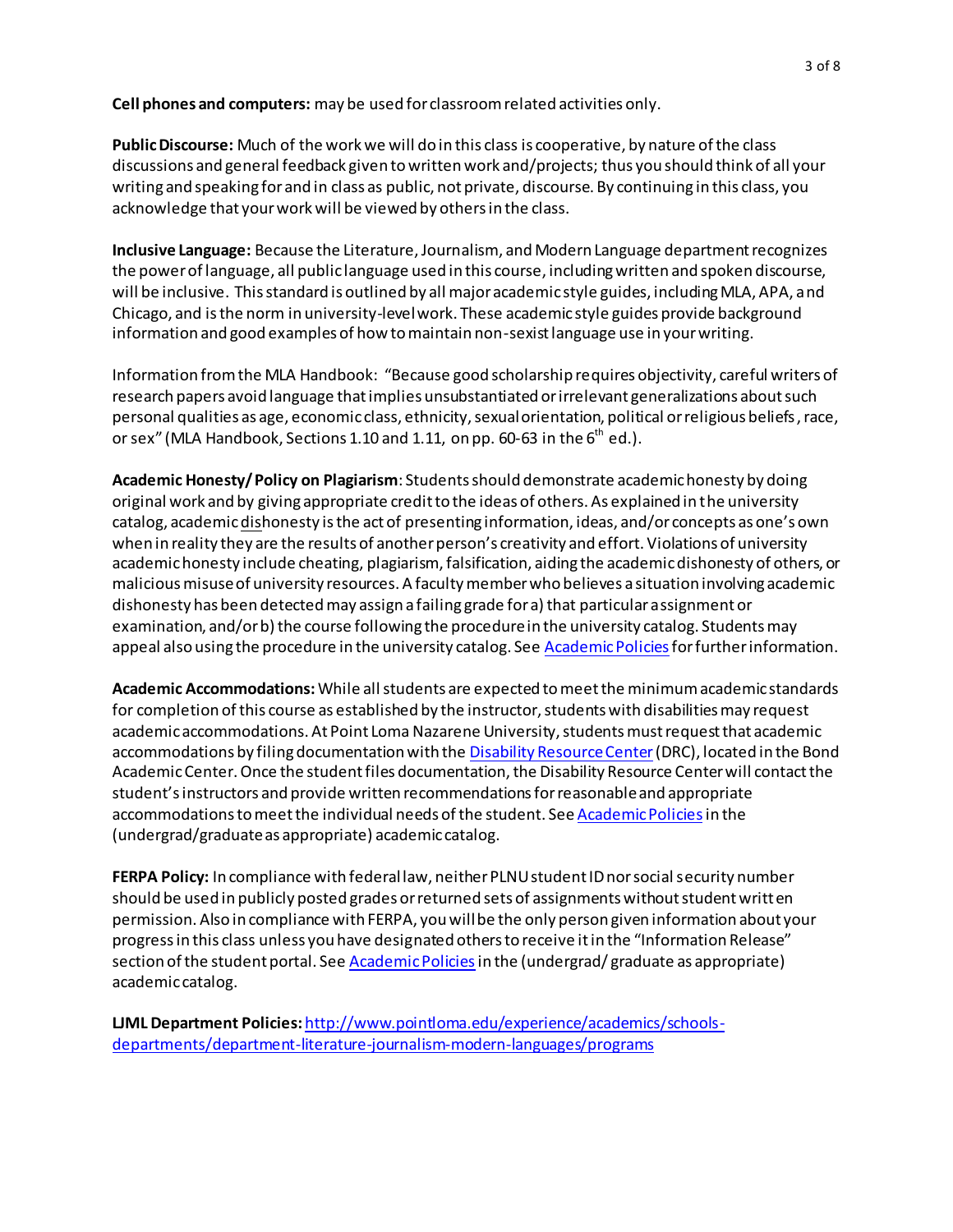**Writer's Studio:** Your SAT, ACT, and first diagnostic essay score will reveal your strengths and weaknesses as a writer, thinker, and communicator on the college entry level. Your exam scores and your professor's discretion will determine whether or not you will benefit the most by enrolling in WRI 097 which is the Writing Skills Tutorial held in the Writers' Studio. If your scores reveal that you need to enroll in WRI 097, you will fulfill the requirements by working on your writing skills with trained tutors in the Writers' Studio once-a-week for a minimum of 10 weeks starting within the first few weeks of the semester. You will be required to attend an introductory session to the Studio the second week of classes. During that session you will sign-up for a time to work with a tutor throughout the semester. The writing assignments you work on in the Writers' Studio will be writing assignments assigned in this writing course. Students who work in the Studio benefit greatly from the time spent working alongside a pedagogically trained fellow writer.

The fee for the tutorial, WRI 097, is \$150.00. Should you discover you have the privilege of attending the Studio, know that the \$150.00 lab fee replaces a 3 unit, not-for-college credit, \$2,600.00 course your scores would have previously required you to take. Failure to complete WRI 097 will result in a failing grade in WRI 115.

**Tutorial Services: T**he PLNU Tutorial Center is available free of charge for all current **undergraduate**  PLNU students. It offers tutoring for most subjects, as well as general help with paper editing, study skills, etc. The Tutorial Center is located on the south end of Bond Academic Center, next to the Study Abroad offices. The Tutorial Centers is open Monday-Thursday from 8:00AM until 9:00PMand Friday from 8:00AM until 3:00PM. Please note that the Tutorial Center is closed from 9:30-10:30AM, Monday, Wednesday, and Friday, and 5:00-6:00PM every evening. Tutoring is available by appointment only, and appointments must be made at least one day in advance. Appointments may be arranged in person at the Tutorial Center, over the phone at (619) 849-2593, or via email at TutorialServices@pointloma.edu.

**Final Examination:** *The published time for the final examination is one of the considerations when enrolling for a course. Students are expected to arrange their personal affairs to fit the examination schedule.* Successful completion of this class requires taking the final examination on its scheduled day. No requests for early examinations or alternative days will be approved.

| 93-100 | А  |
|--------|----|
| 90-92  | А- |
| 88-89  | B+ |
| 83-87  | в  |
| 80-82  | B- |
| 78-79  | C+ |
| 73-77  | C  |
| 70-72  | C- |
| 68-69  | D+ |
| 63-67  | D  |
| 60-62  | D- |
|        |    |

#### **Grading Scale**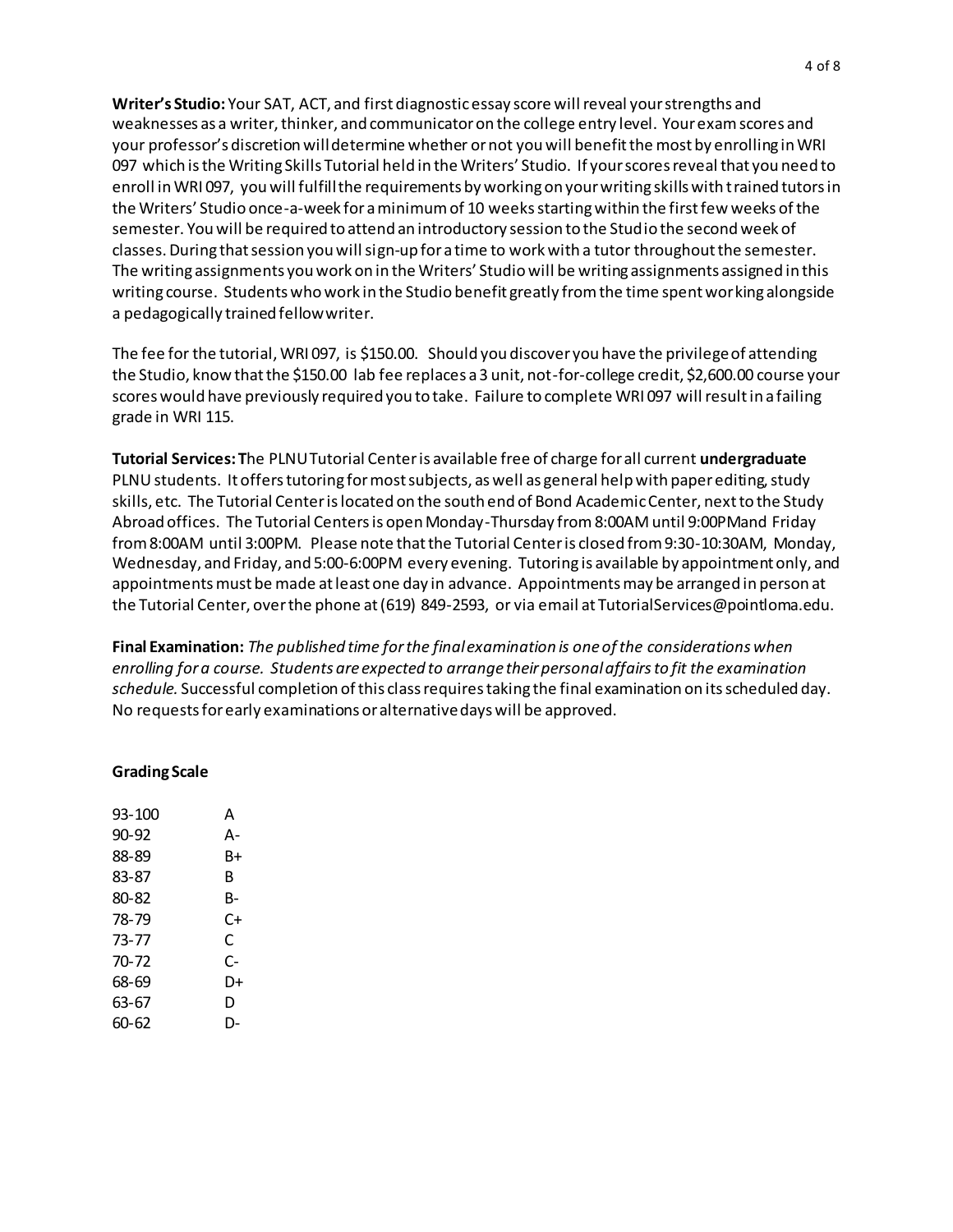## **Grading**

| Points | Description                                                               |
|--------|---------------------------------------------------------------------------|
| 100    | In class activities and participation                                     |
| 100    | Assignments (notes, quizzes, handouts, assigned writings, homework, etc.) |
| 100    | Narrative Argument Essay                                                  |
| 100    | Compare/Contrast Essay                                                    |
| 100    | Cause and Effect Essay                                                    |
| 50     | Works Cited and Revised Outline                                           |
| 150    | Argument Essay                                                            |
| 40     | Mere Christianity Presentations                                           |
| 60     | <b>Mere Christianity Quizzes</b>                                          |
| 100    | Analysis Essay                                                            |
| 100    | Final Exam Essay                                                          |

Total Points: 1000

### **Assignment Descriptions**

**Essay Assignments Overview:** The intention for your essay assignments is to write engaging, lively, persuasive texts that test theoretical boundaries, take calculated risks, and make arguments based on substantiated evidence. In order to accomplish these writing goals, you must make warranted and qualified statements based on appropriate grounding, include backing by valid authorities, and link your assertions logically and coherently.

### *Essay Assignments:*

| Essay 1-Diagnostic Essay     | (3-4 pages/1050-1400 words written in class) |
|------------------------------|----------------------------------------------|
| Essay 2 - Narrative Argument | (3-4 pages/1050-1400 words)                  |
| Essay 3 - Compare/Contrast   | (3-4 pages/1050-1400 words)                  |
| Essay 4 – Cause and Effect   | (4 pages-4.5 pages/1400-1575 words)          |
| Essay 5 - Argument Essay     | (4 pages-4.5 pages/1400-1575 words)          |
| Essay 6 - Analysis Essay     | (4 pages-4.5 pages/ 1400-1575 words)         |
| Essay 7 - Final Exam Essay   | (3-4 pages/1050-1400 words written in class) |
|                              |                                              |

**Paper Format**: *An MLA formatted template is available for you to use in Canvas.* Papers are written in MLA Style. Hardcopy papers are stapled and all papers are typed and double-spaced. Submit assignments in black ink on 8.5"x11" white paper. Use a non-decorative 12-point font, such as Times New Roman, and use 1" margins. Please do not include title pages. Include page numbers. Use the MLA website or a current MLA style guide for style, grammar, format and citation questions. For example, see[: https://owl.english.purdue.edu/owl/resource/747/01/](https://owl.english.purdue.edu/owl/resource/747/01/)

**Conference sessions** are a required component of the course. In order to participate, sign up for the conferences by way of sign-up sheets circulated in class or posted on the professor's office door, show up on time for your conference session, and be ready to analyze your writing.

**Peer reviews**(peer edits) provide readers the opportunity to see what peers are writing and to practice feedback-giving skills. It will also give writers an opportunity to receive constructive criticism and consider that criticism as they revise their manuscripts. Thoughtful self-assessment and peer reviews of manuscripts are important to your success and to that of your classmates. Remember when you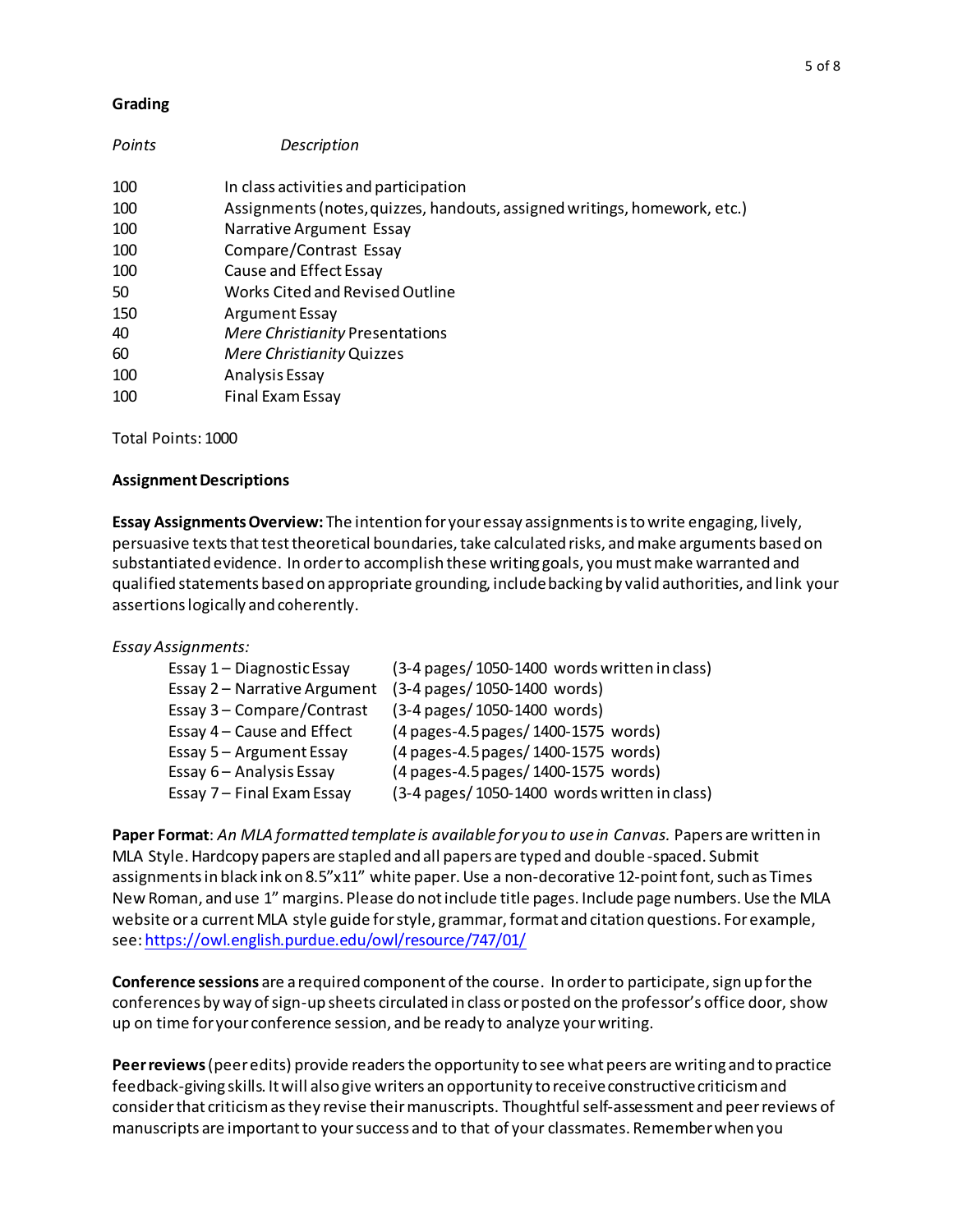complete a peer review that the process of asking honest questions about the meaning and intentions of your fellow writer develops inside you a new awareness of what it takes to communicate effectively in the essay.

## **Evaluation of Papers**

The following questions will be considered when papers are evaluated and graded. All questions may not be relevant to each assignment.

- Does the paper respond to the various parts of the prompt?
- Does the paper make an argument?
- Is the claim clear and plausible? Is it stated and contextualized effectively?
- Is there sufficient and relevant evidence to ground the claim?
- Does the paper effectively select and use material from the course readings to support and validate the analysis? Does it summarize, paraphrase, and quote effectively?
- Does the paper use all relevant details from the readings both to support the claim and to provide a context for the case being made? Does it ignore material that should be taken into account?
- Does the paper demonstrate an awareness of how the argument being proposed fits into the larger set of claims made about the topic in our course readings?
- Does the paper work through the complexities of the material (as opposed to oversimplifying or overgeneralizing)?
- Is the paper well organized?
- Does it cite material from the sources using MLA documentation style?
- Are there sentence structure problems or grammatical errors that interfere with the meaning?

## **Evaluation Standards**

• An "A" essay demonstrates excellent work. It has something to say and says it well. It develops its argument clearly and consistently, demonstrating a complex understanding of the assignment, and does so using varied sentence structure. It often rises above other essays with particular instances of creative or analytical sophistication. There may be only minor and/or occasional grammatical errors.

• A "B" essay demonstrates good work. It establishes a clear claim and pursues it consistently, demonstrating a good understanding of the assignment. There may be some mechanical difficulties, but not so many as to impair the clear development of the main argument. While a "B" essay is in many ways successful, it lacks the originality and/or sophistication of an "A" essay.

• A "C" essay demonstrates adequate work. It establishes an adequate grasp of the assignment and argues a central claim. In addition, the argument may rely on unsupported generalizations or insufficiently developed ideas. It may also contain grammatical errors.

• Work that earns a grade of "D" or "F" is often characterized by the following problems: it fails to demonstrate an adequate understanding of the assignment; it fails to articulate an adequate argument; and/or it contains significant grammatical problems.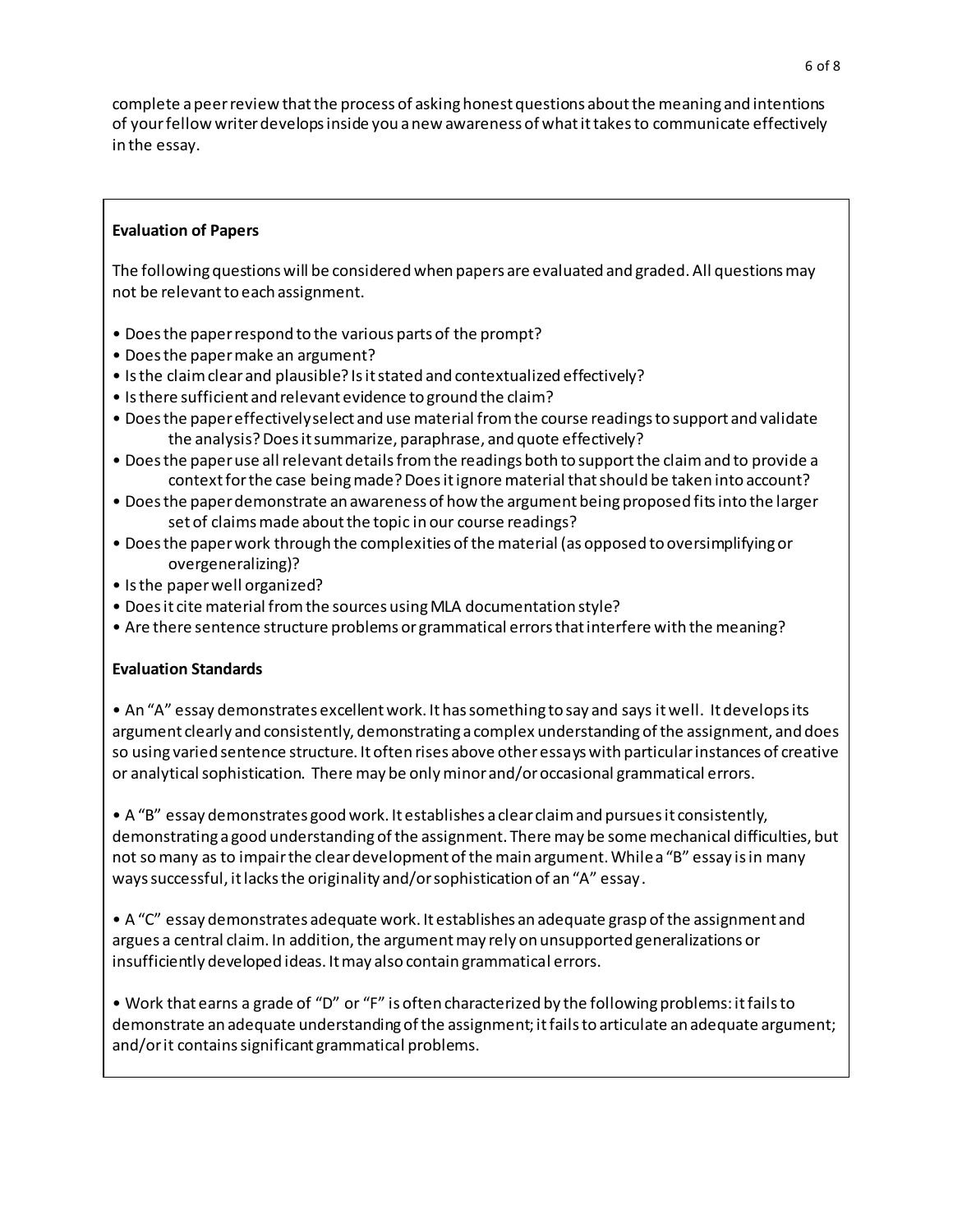# **Course Schedule** (*Subject to Change*)

Note: bring the assigned readings with you to class.

| <b>Date</b> | <b>Assignments</b>                                                                                             |
|-------------|----------------------------------------------------------------------------------------------------------------|
| 9/1         | T Introduction to class; Topic: the 5 paragraph essay                                                          |
| 9/2         | W Diagnostic Essay: written in-class                                                                           |
| 9/4         | F Read: "About Argumentation" handout (1/3 page notes), BTTL ch. 4 blue pages (1/3 page                        |
|             | notes), Dillard (90) (1/3 page notes) = 1 page of notes total; Topic: Introduce Essay 2                        |
| 9/7         | M Labor Day: No classes                                                                                        |
| 9/9         | W Read: BTTL blue pages ch. 5, Shaw (99), Morrison (108), & complete notes handout                             |
| 9/11        | F Read: Hurston (157) (1/2 page notes), SMHch. 1-2 (1/2 pg. notes); Topic: combine                             |
|             | description, argument, and narrative                                                                           |
| 9/14        | M Watch Twelve Angry Men & complete handout notes assignment                                                   |
| 9/16        | W Watch Twelve Angry Men & complete handout notes assignment                                                   |
| 9/18        | F Read: SMH ch. 4 (1/2 pg. notes); Due: rough drafts for in class peer review                                  |
| 9/21        | M Due: Narrative Argument; Read: Singer (handout); Topic: Toulmin and Introduce Essay 3                        |
| 9/23        | W Read SMH 536-537, 546-561 (1/2 pg. notes); Topic: Toulmin and upcoming Grammar Quiz                          |
| 9/25        | F Read: BTTL ch. 8 (blue pages), Sapra (288), Sedaris (296) (1 page total of notes from all                    |
|             | three readings); Topic: comparison and contrast, 4 sentence types                                              |
| 9/28        | M Read: Kristof (303), Catton (307); Topic: Paragraph Transitions                                              |
| 9/30        | W Read: Cohen (291) (1/2 pages of notes)                                                                       |
| 10/2        | F Grammar Quiz; Topic: Grammar Errors 1-10                                                                     |
| 10/5        | M Topic: Grammar Errors 11-20                                                                                  |
| 10/7        | W Due: 3 claims with evidence, 1 typed page, MLA style, single-spaced                                          |
| 10/9        | F Due: rough drafts for in class peer review                                                                   |
| 10/12       | M Due: Comparison & Contrast Essay (with 4 sentence types), Topic: Introduce Essay 4                           |
| 10/14       | W Read: Moore (handout), SMHch. 3 & pgs 256-257; Topic: Outlines                                               |
| 10/16       | F Read: SMH ch. 9; BTTL Varian (500) (Answer 2 RCQ's), Roediger (488) (Answer 2                                |
|             | RCQ's); Due: 1 page "Reading Closely Questions"                                                                |
| 10/19       | M Read: all three essays from BTTL: Goldwasser (635), Pinker (640), Orenstein (644); Due:                      |
|             | one pg. of notes focused on claims and grounds; Topic: determine cause and effect topics                       |
| 10/21       | W Read: SMHch. 11 & 13; Library Session: locate 1) encyclopedia entry, 2) popular                              |
|             | journal/news article, 3) academic article                                                                      |
| 10/23       | F Fall Break Day: No classes                                                                                   |
| 10/26       | M Due: bring photocopies of your 3 sources; Read: SMH ch. 14; Topic: Integrating your voice<br>and Works Cited |
| 10/28       | W Conferences -- bring outline and Works Cited page                                                            |
| 10/30       | F Conferences -- bring outline and Works Cited page                                                            |
| 11/2        | M Due: Cause & Effect Essay with revised outline and Works Cited page; Read: BTTL Wilensky                     |
|             | (615), Gabriel (618); Due: one page of notes; Topic: Introduce Essay 5                                         |
| 11/4        | W Read: BTTL Goodman (623) and Lessig (627); Due: write 1 rhetorical precise on the                            |
|             | Goodman article and 1 rhetorical precise on the Lessig article                                                 |
| 11/6        | F Workshop Essay 5; Topic: determine Argument Essay Topic                                                      |
| 11/9        | M Read: SMH ch. 12 & 14; Library Session: locate 1) encyclopedia entry, 2) popular                             |
|             | journal/news article, 3) academic article, 4) book chapter, 5) authoritative website                           |
| 11/11       | W Argumentation and Film; Due: film notes submitted in class                                                   |
| 11/13       | F Argumentation and Film; Due: film notes submitted in class                                                   |